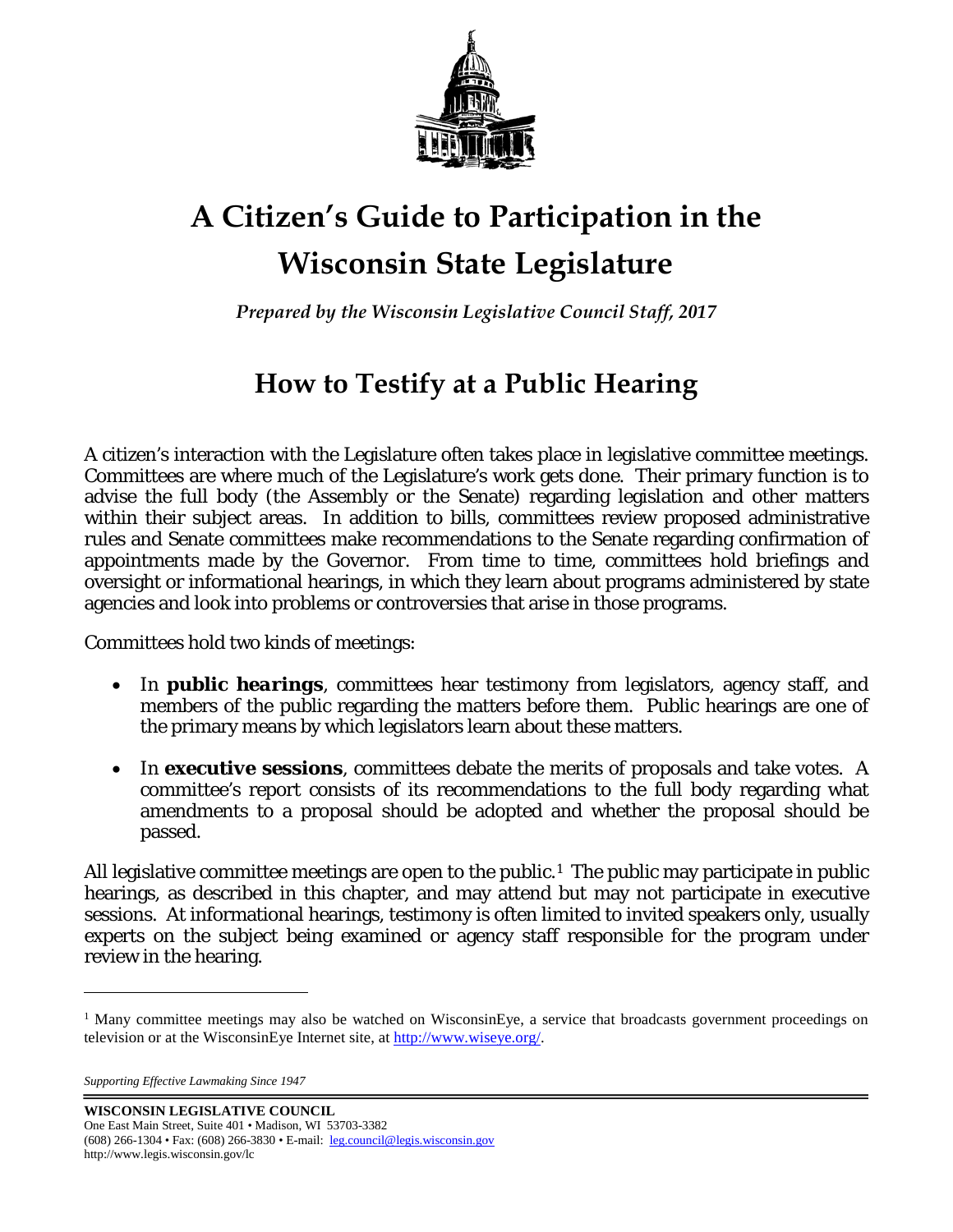### *ABOUT PUBLIC HEARINGS*

#### *PURPOSE OF PUBLIC HEARINGS*

The purpose of a public hearing is to educate and inform a committee of the Legislature regarding bills it is considering. People testify at hearings for various reasons, which usually include one or more of the following:

- To describe the purpose and effect of a bill. This kind of testimony is typically provided by the author of the bill, though it is sometimes given by a representative of a state agency or advocacy group that worked with the author to develop the bill.
- To express support for or opposition to a bill. Most speakers will indicate a position on the bill. However, some will speak "for information only, neither for nor against."
- To provide information about a bill that the committee or author may not know. This information may include:
	- o Further background information and context regarding the bill.
	- o An explanation of how the bill affects the speaker or others, individually.
	- o An explanation of what might be unintended consequences of the bill.
- To suggest improvements to a bill. Suggestions may be general ideas or may be specific recommendations of how the wording of the bill should be changed.

#### *FORMAT AND PROCESS OF PUBLIC HEARINGS*

When you enter a hearing room, you will see a variety of people, each with their respective role in the hearing process:

- The committee chair sits at the head of the table.
- To one side of the chair is the committee clerk. This person is a member of the chair's personal staff. The clerk helps the chair plan, organize, and run the hearing, and prepares a committee report afterward.
- To the other side of the chair is the Legislative Council staff member assigned to the committee. This person's job is to answer questions from the chair and committee members regarding legal and policy matters, as well as committee procedures. The Legislative Council staff are non-partisan, and assist all members of the committee.
- The Republican members of the committee are seated on one side of the hearing table and the Democratic members are on the other.
- Seated behind each committee member, usually, is a person from that member's personal staff. Like the legislators they work for, they are there to learn about the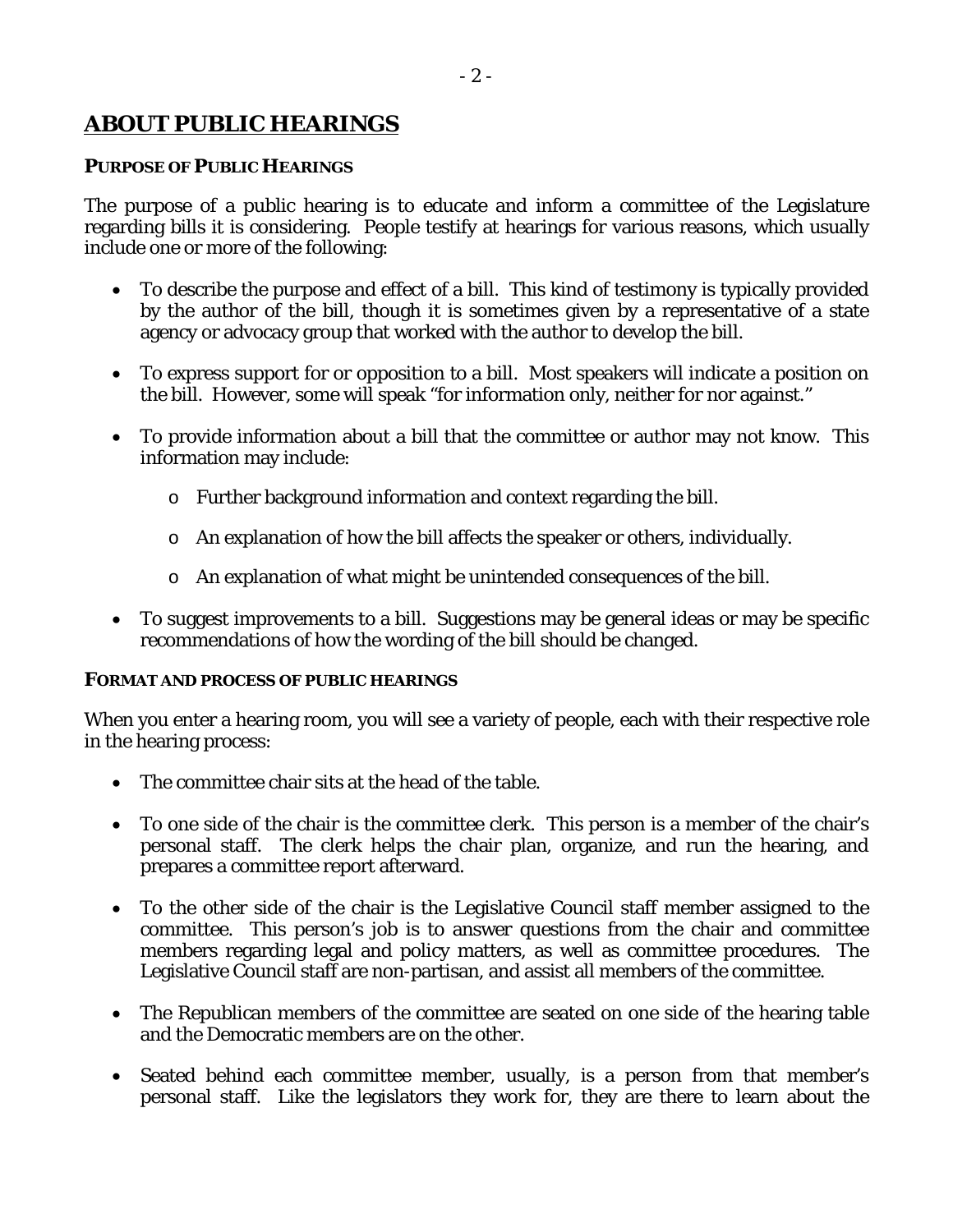subject the committee is hearing. In cases when the legislator is absent or temporarily out of the room, this staff member takes notes and collects written testimony for the legislator.

• Seated or standing near the door is a messenger, or "page." This person, a member of the Sergeant-at-Arms' staff, collects hearing registration slips from persons wishing to testify and delivers them to the committee clerk, distributes testimony to committee members, runs errands, and performs other services at the request of the committee chair and members.

The committee chair opens the meeting by striking the gavel and calling the committee to order. After the roll call and any preliminary business, the chair begins calling witnesses to speak on the bills being heard. Each speaker takes a seat at the committee table, delivers his or her testimony, responds to questions from committee members, and then yields the seat when excused by the chair. A witness can be at the hearing table for as little as a minute or two or as long as an hour or two, depending partly on the length of the testimony but mostly on the questions asked by committee members.

Hearings typically follow a pattern something like the following:

- The first speaker is usually the bill's author, who explains the purpose of the bill and what it does.
- If there are speakers with particular knowledge or expertise relating to the bill being heard, they are typically called after the author. These experts are as likely to be opponents of the bill as supporters. They include individuals such as:
	- o The state agency that will have to implement or enforce the bill's provisions.
	- o Lobbyists who helped develop the bill.
	- o Other experts.
- The remaining speakers commonly alternate between those in favor of the bill and those opposed to the bill, as called by the chair. Speakers commonly include:
	- o Lobbyists, representing businesses, trade associations, and citizen organizations.
	- o Local government officials.
	- o Small business owners.
	- o Private citizens.

The committee chair directs the hearing and maintains order. The chair determines the order of speakers and recognizes committee members who want to ask questions.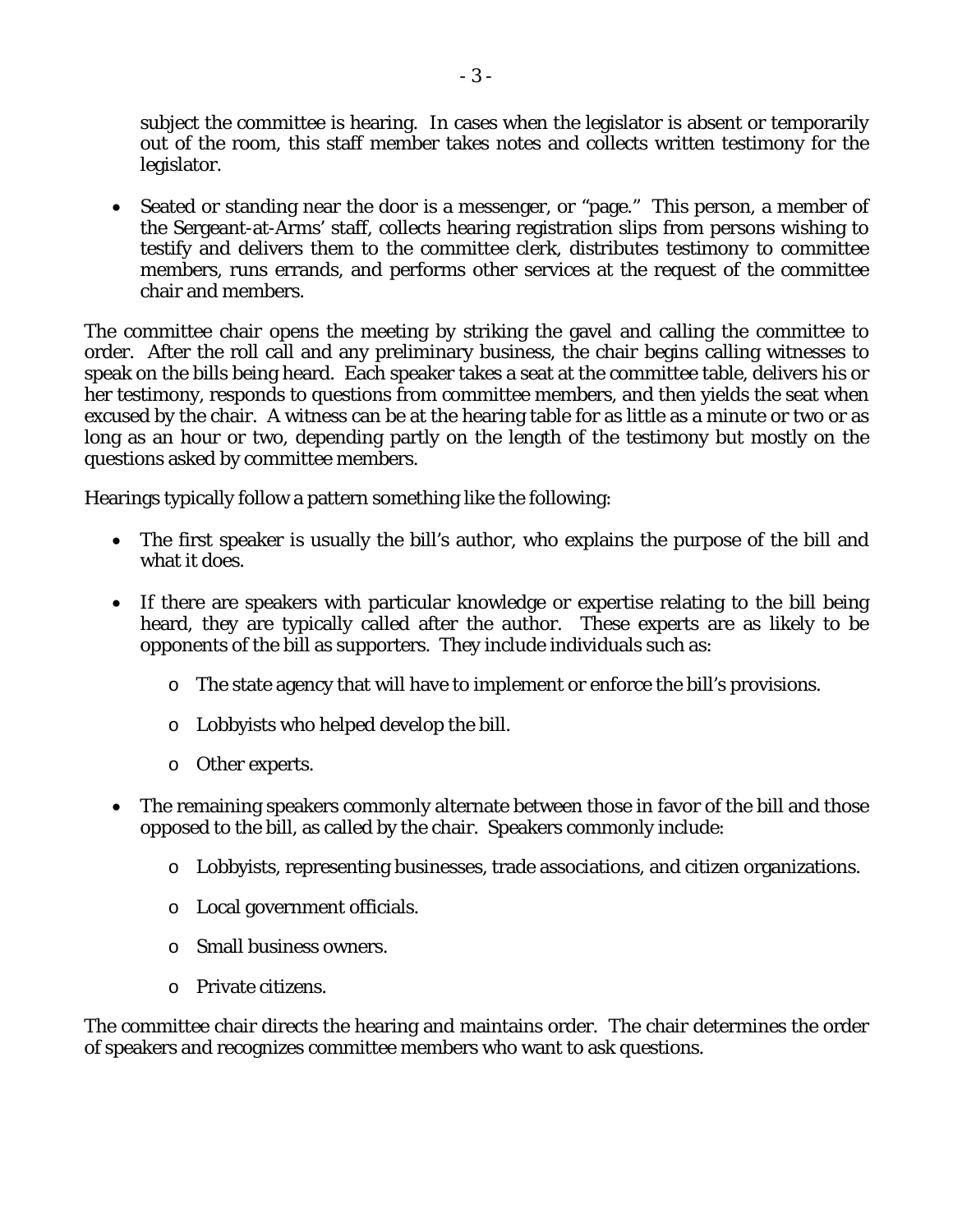There is no typical length for a hearing; some last only a few minutes, while others can last all day and well into the night--just how long depends on how many bills are being heard, how long the testimony is, and how many questions committee members ask.

### *HOW SHOULD I PREPARE TO TESTIFY AT A PUBLIC HEARING?*

Testifying at a public hearing is a form of public speaking. Some preparation ahead of time will make your testimony more effective.

- Familiarize yourself with the bill:
	- o Read about the bill, or read summaries of it.
	- o Talk to others about it.
	- o Read the bill itself.
- Prepare your testimony:
	- o Organize your thoughts; think about what you want to say.
	- o Put it on paper; typed is nice, but handwritten is fine.
	- o Make copies: 20 for an Assembly committee or 10 for a Senate committee should be enough.
- Practice your testimony-to your family or in the mirror.

## *WHAT DO I DO WHEN I GET TO THE PUBLIC HEARING?*

- Fill out a hearing slip:
	- o Write your name clearly, so that the chair can read it to call on you.
	- o Check the appropriate box, indicating that you are testifying in favor, in opposition, or for information only.
- Give the hearing slip to the messenger, take a seat, and wait to be called.

## *WHAT IF I DON'T WANT TO TESTIFY?*

- You may "register" your position on the bill by checking the box on the hearing slip indicating that you support or oppose the bill but do not want to testify. This will be recorded in the committee report.
- You are also welcome to attend a hearing and simply listen without filling out a hearing slip.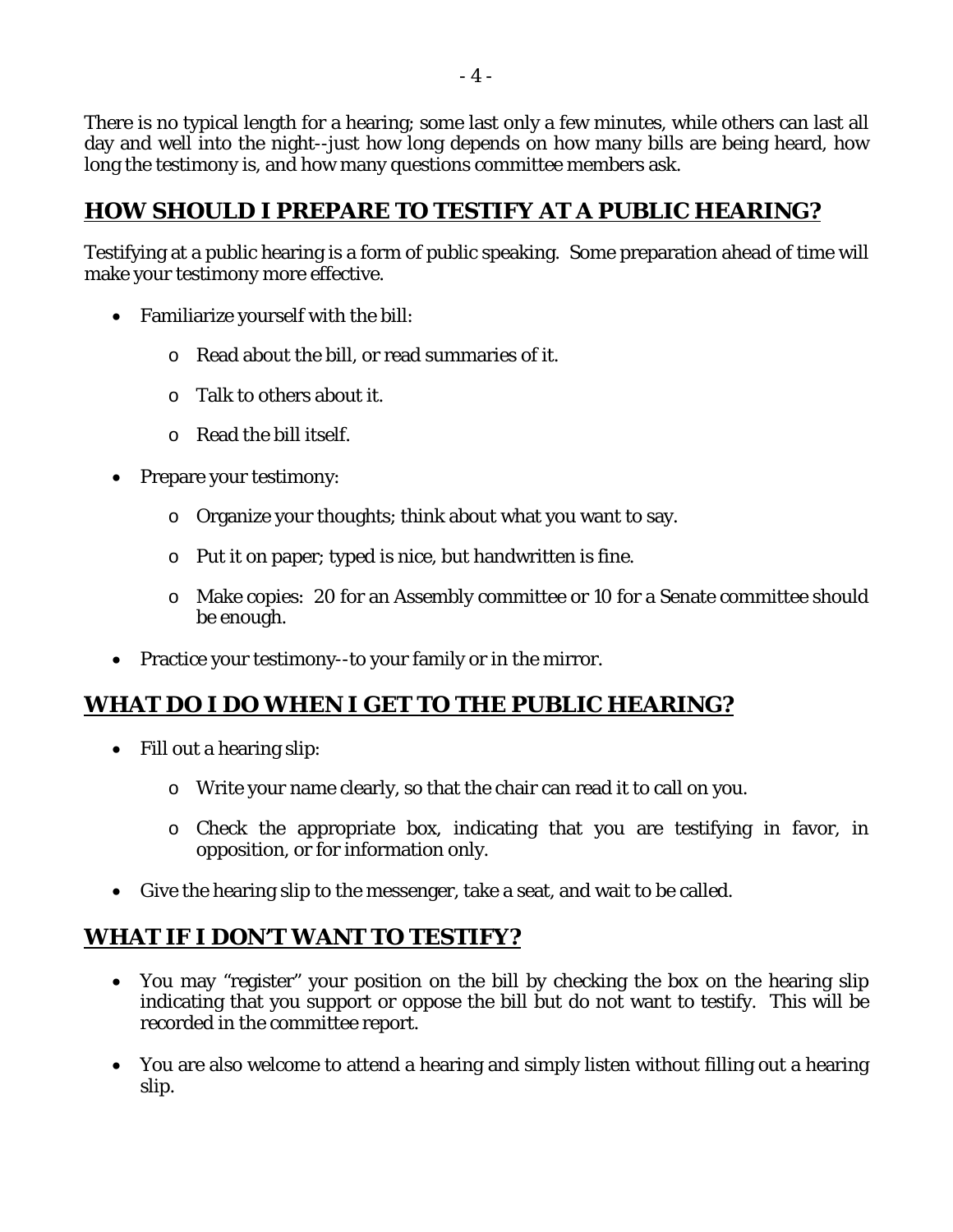### *WHAT DO I DO WHEN I AM CALLED?*

- Give copies of your testimony to the messenger to distribute to the committee members.
- Take a seat in the witness chair.
- When the chair acknowledges you, thank the chair and present your testimony.
- When you are through, thank the committee and wait to see if committee members have questions for you.

### *IMPORTANT RULES*

- The purpose of a hearing is to educate the committee members. You speak to them and they ask questions of you, but witnesses and members of the audience do not ask questions of the committee or staff.
- Applause, cheering, booing, waving signs, or other expressions of sentiment are not allowed. In addition to maintaining an appropriate level of decorum, this rule is necessary to ensure that everyone, regardless of point of view, has the opportunity to address the committee without intimidation.

### *POINTERS FOR TESTIFYING*

- Do not be intimidated:
	- o By the committee. As one Senator put it, "Elected officials are regular people, just a little busier than most. They work in a fancy building, have big titles and power. But--they work for you."
	- o By other people present. You have as much right to testify as anyone else--even if you are "only" a regular citizen, and even if your point of view is greatly outnumbered by other speakers.
- Keep you testimony brief and to the point--not more than five minutes, preferably less. Note that, in long hearings, the chair may limit testimony, often to only three minutes.
- Make your testimony personal; speak from the heart. Tell the committee how the bill would affect you or how you came to be personally concerned about the subject. Discussion of abstract concepts or statistics is fine, but a personal story often is far more compelling.
- Try not to read your testimony to the committee. Instead, look the committee members in the eye and tell them your story--this will engage them and make them listen.
- Do not repeat what other speakers have said, especially in a long hearing when numerous speakers have already said essentially what you plan to say. Instead, state